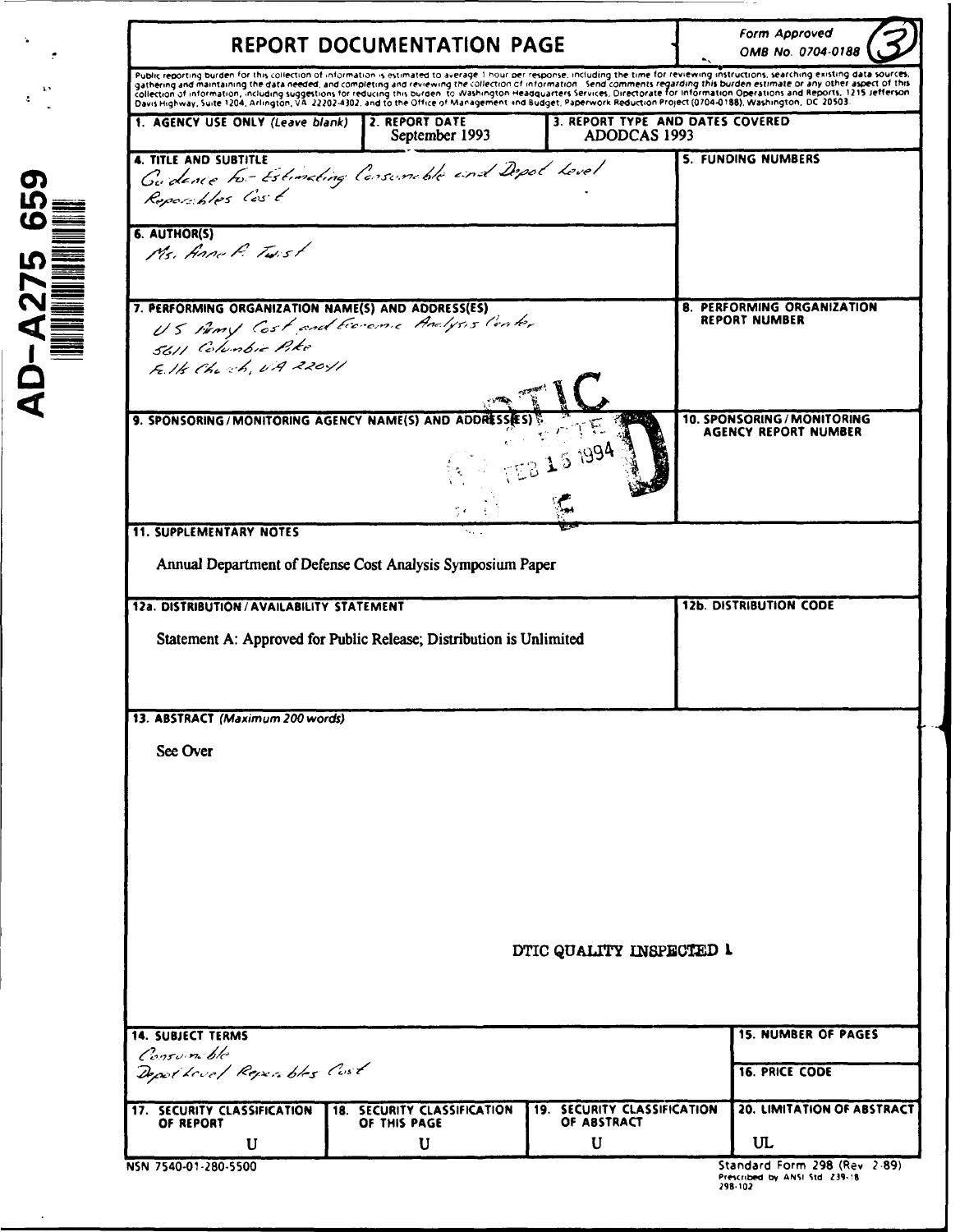#### GUIDANCE FOR ESTIMATING CONSUMABLE AND DEPOT LEVEL REPARABLES COST

PURPOSE: The purpose of this paper is to provide guidance for including surcharges and credits in cost estimating for Depot Level Reparables and Consumables in Baseline Cost Estimates (BCE), Independent Cost Estimates (ICE), and other cost estimating products.

SUMMARY: Two critical components of the U.S. Army Cost and Economic Analysis Center's (USACEAC) mission are to develop and disseminate cost and economic policy; and to provide timely/quality cost and economic analysis support to the Planning, Programming, Budgeting, and Execution System (PPBES) and the Army Staff decision making process.

New cost estimating procedures are required because of two important DMRD changes: the inclusion of surcharges in Army Master Data File (AMDF) prices and the change from procurement funding to operations and maintenance funding for Replenishment DLRs under the Supply Management, Army (SMA), formerly Army Stock Fund (ASF).

Specifically, DMRD 904 "Stock Funding of Reparables" affected the cost element structure and the definition of costs components used in Army resource management, particularly in the management of operating and support costs. Under this concept, units no longer receive replacement DLRs as free issue. Therefore, cost analysts must account for surcharges and credits when developing a system's life cycle costs.

Ms. Anne P.Twist U.S. Army Cost and Economic Analysis Center | Accession For 5611 Columbia Pike **Falls Church, VA 22041 NTIS CSAM**<br>**Falls Church, VA 22041 NTIS CSAM** DSN 289-0336

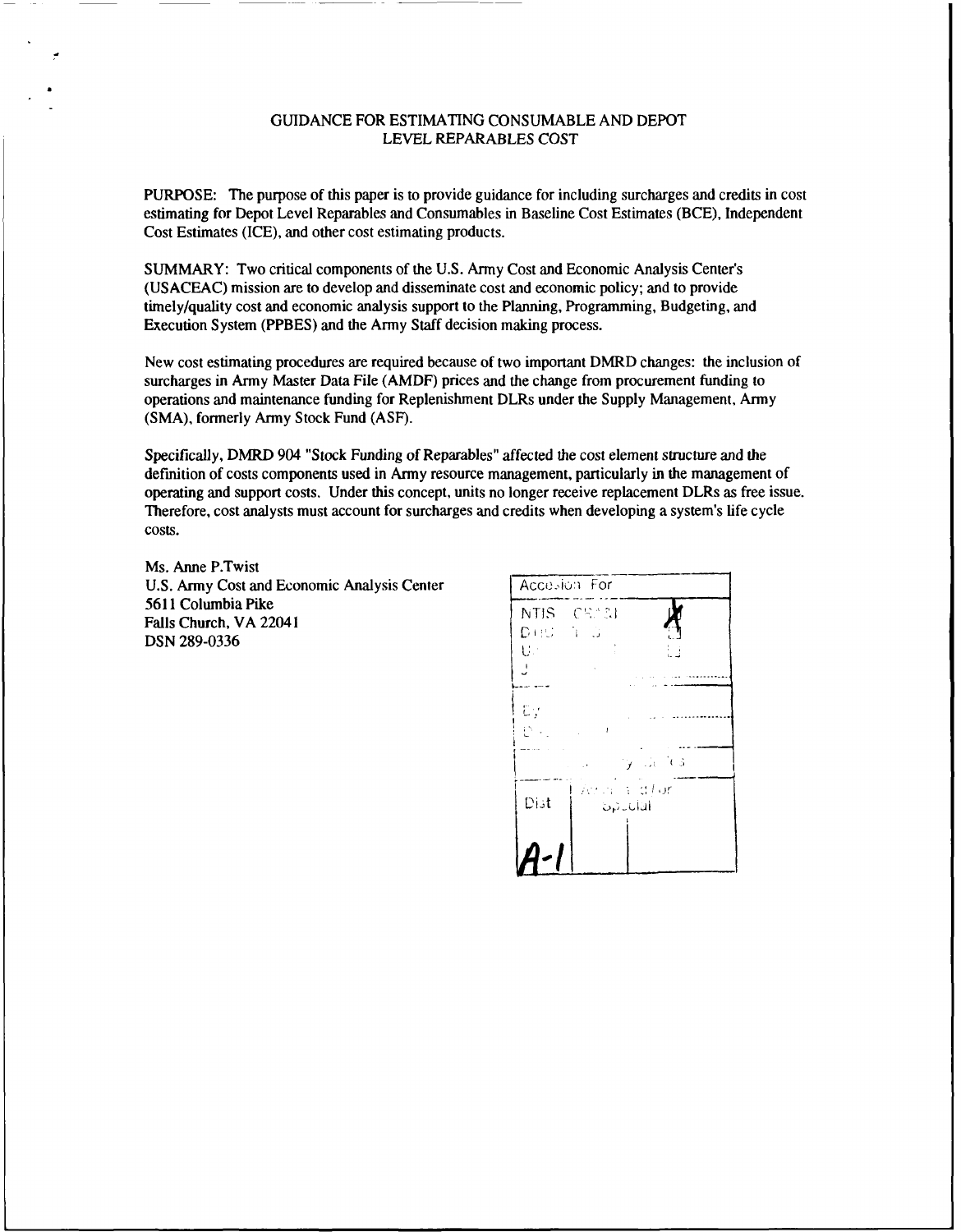



# **GUIDANCE** FOR **ESTIMATING**

## **CONSUMABLE AND**

## DEPOT LEVEL REPARABLES **COST**

Operations Research<br>
Analyst

Anne P. Twist U.S. Army Cost and Economic Operations Research U.S. Analysis Center 5611 Columbia Pike Falls Church, VA 22041

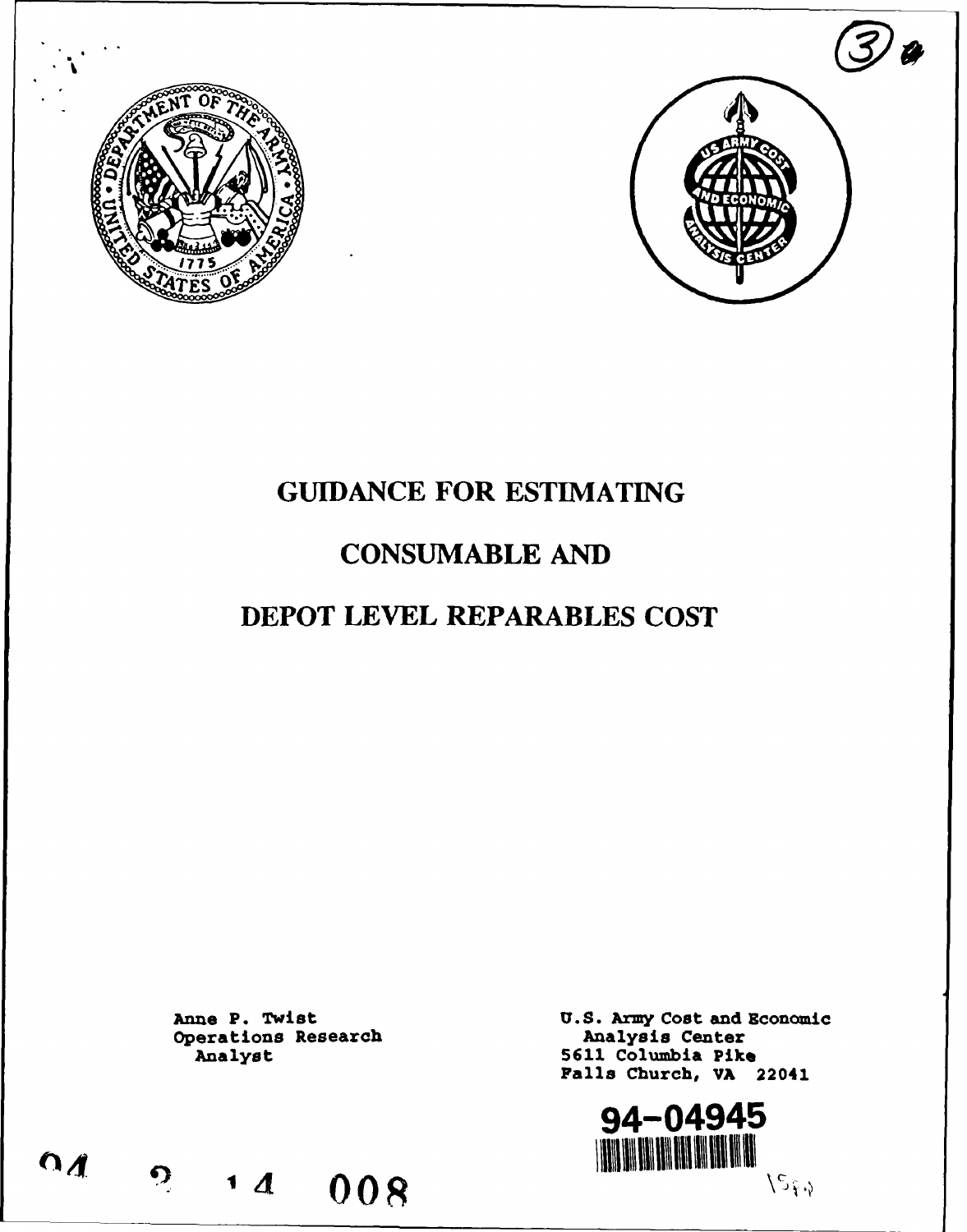## GUIDANCE FOR ESTIMATING CONSUMABLE **AND** DEPOT LEVEL REPARABLES COST

PURPOSE: Recent Defense Management Review Decisions (DMRDs) have necessitated a change to cost estimating procedures for Consumables and Depot Level Reparables (DLR). The purpose of this paper is to provide quidance for including surcharges and credits in cost estimating for Depot Level Reparables and Consumables in Baseline Cost Estimates (BCE), Independent Cost Estimates (ICE), and other cost estimating products.

SUMMARY: Two critical components of the U.S. Army Cost and Economic Analysis Center's (USACEAC) mission are to develop and disseminate cost and economic policy; and to provide timely/quality cost and economic analysis support to the Planning, Programming, Budgeting, and Execution System (PPBES) and the Army Staff decision making process.

New cost estimating procedures are required because of two important DMRD changes: the inclusion of surcharges in Army Master Data File (AMDF) prices and the change from procurement funding to operations and maintenance funding for Replenishment DLRs under the Supply Management, Army (SMA), formerly Army Stock Fund (ASF). Both changes became effective in FY 92 and fall under the umbrella concept of the Defense Business Operating Fund (DBOF).

Specifically, DMRD 904 "Stock Funding of Reparables" affected the cost element structure and the definition of costs components used in Army resource management, particularly in the management of operating and support costs. Under this concept, units no longer receive replacement DLRs as free issue. Therefore, cost analysts must account for surcharges and credits when developing a system's life cycle costs. This presentation addresses the modified procedures used to cost materiel systems that were provided in the memorandum.

MS. ANNE P. TWIST, U.S. Army Cost and Economic Analysis Center, 5611 Columbia Pike, Falls Church, VA 22041, DSN 289-0336.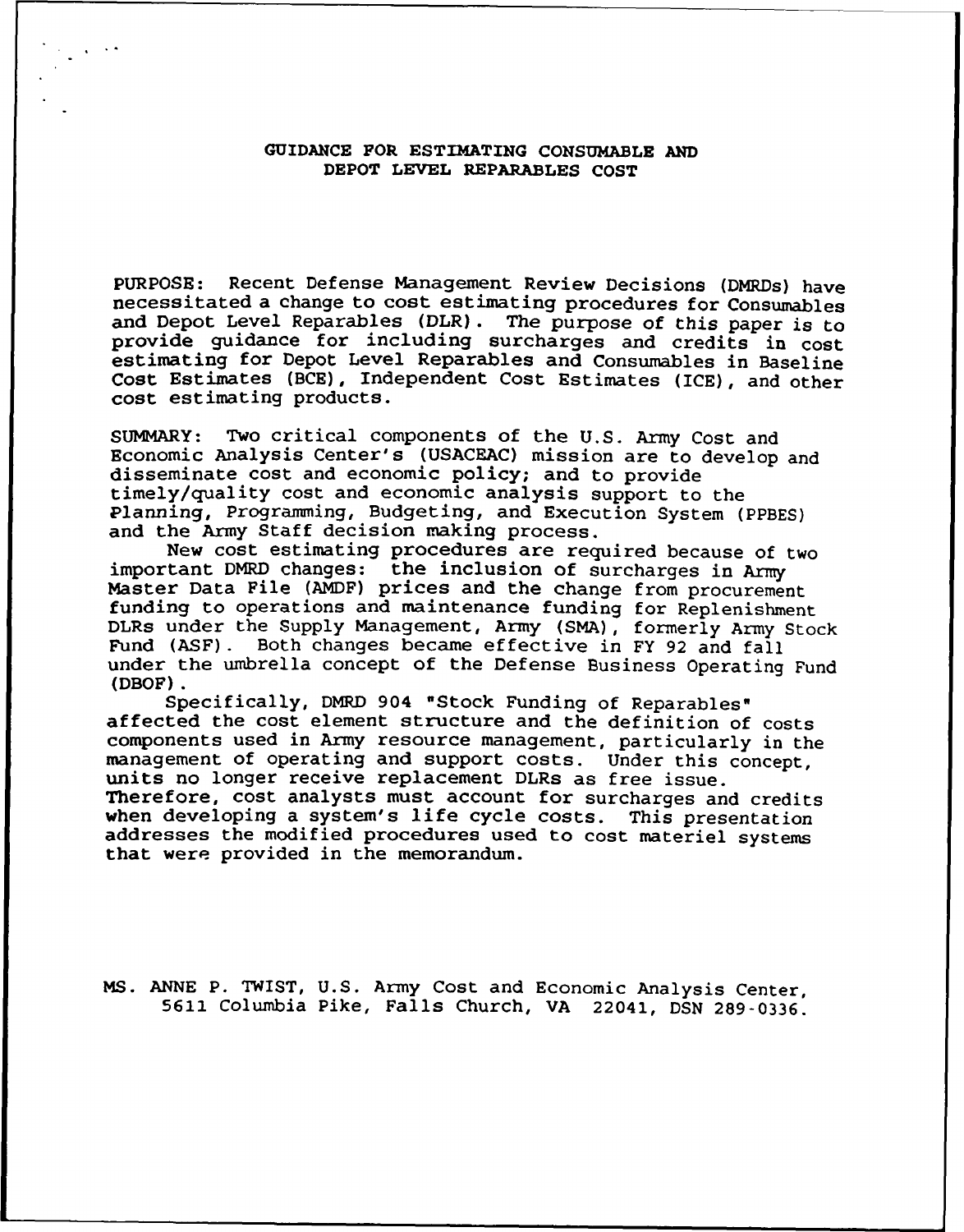#### GUIDANCE FOR INCLUDING SURCHARGES AND CREDITS *IN* COST ESTIMATES FOR DEPOT LEVEL REPARABLES AND CONSUMABLES

#### 1. References:

a. Cost Analysis Manual, August 1992, USACEAC.

b. Memorandum, OASA (FM), 28 May 1991, subject: Policy/Guidance for Cost Estimating Changes.

c. DCA-P-92(R), 15 May 1984, subject: Instruction for Reformatting the BCE/ICE.

2. Definitions: A glossary of terms and pertinent definitions are at Attachment A.

3. Purpose: To provide background and procedures for estimating the cost of a Depot Level Reparable (DLR) and Consumable in Baseline Cost Estimates (BCE), Independent Cost Estimates (ICE), and other cost estimating products. (Note: This guidance also applies to the most recent cost estimating products described in the new DODD 5000.4-M, including the Program Office Estimate (POE) and the Component Cost Analysis (CCA) .]

4. Background:

a. The recent downward trend in dollar resources available for defense precipitated a change in the way the Army manages its resources. Supply and maintenance alone consumes **10** percent of the Army's resources. In order to more efficiently utilize these resources, a basic two pronged approach was implemented; reduce unit demands to only those things that cannot be fixed, and reduce the total cost of providing unit supplies by improving the efficiency in the delivery of supplies.

b. Stock funding of DLRs affords the Army the benefit of improved secondary item inventory management and financial management. Instead of having one appropriated fund for procurement and another for repair, the Supply Management, Army (SMA), formerly the Army Stock Fund (ASP), funds both. The accounting and reporting functions for the AS? is decentralized and performed at the branch office/MSC level.

c. Several key policy decisions changed the way cost estimating for DLR (Spares) and Consumables (Repairs) is done. There were changes in terminology, stock fund procedures, and surcharge and credit policy.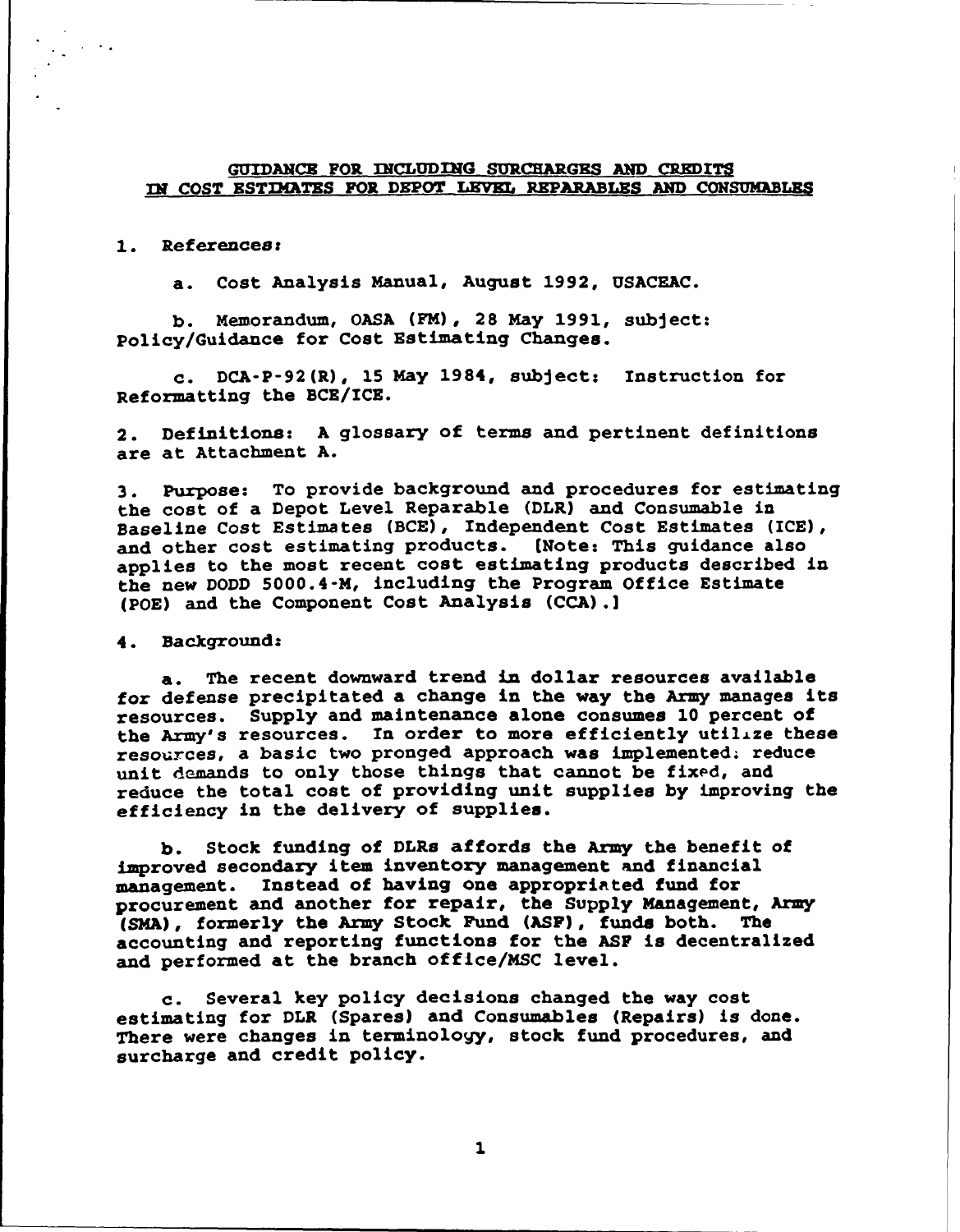(1) Terminology. Beginning in FY 92, all secondary items were realigned into two categories: reparables (a.k.a. DLRs, SFDLRs) and consumables. Reparables are somewhat similar to the former spares, and consumables are somewhat similar to the former repair parts. This terminology assists in differentiating between pre- and post-SFDLR implementation data. The terms DLR and consumable are from the wholesaler's perspective, where a DLR is a part which must be returned to the depot (wholesale supply system) for repair. However, many parts can be repaired at the retail level, such as a Direct Support Unit, and still be classified as a reparable. The Army Master Data File (AMDF)<br>contains these data, along with the price, for each item. See contains these data, along with the price, for each item. Glossary for more detailed description of spares, repairs, reparable, consumable, and AMDF. Attachment B displays the changes to the relevant cost elements used in the development of BCE/ICEs as a result of SFDLR (DMRD 904) implementation.

(2) Stock Fund. Defense Management Review Decision (DMRD) 904, "Stock Funding of Reparables," affected the cost element structure and definitions of cost components used in Army cost estimating. Under the Stock Funding of Depot Level Reparables (SFDLR) concept, replenishment DLRs (5.03) are no longer procurement funded. Rather, they are purchased from producers by the Supply Management, Army (SMA) (formerly called Army Stock Fund) portion of the Defense Business Operating Fund (DBOF) and sold to the unit. The unit now pays for them with OMA dollars rather than receiving them "free issue" as in the past. Initial DLRs (2.101) are purchased by the DBOF which is reimbursed by appropriated dollars when issued to the PEOs/PMs (initial issue is reimbursed by procurement authority).

**(3)** Surcharge. DMRD 901, "Reducing Supply System *Costs,"* directs that all costs for, or directly related to, stock-funded items be included in the price paid by customers. A surcharge is included in the price of the consumables and reparables (DLRs) to cover personnel, transportation, repair, storage, and associated costs. Beginning in FY 92, the published Army Master Data File (ANDF) prices included the applicable surcharge. This surcharge is different from the previous surcharge (pre-FY 92) which did not cover personnel or all transportation costs. Army units are funded based on AMDF prices, therefore they are funded for the surcharge. MSCspecific surcharges are provided at Attachment C.

(4) Credit. DMRD 901 also resulted in a credit, or percentage of the item price, being given to the customer for each DLR turned in to the supply system. Beginning in FY 92, **DA,** ODCSLOG provided Major Subordinate Command (MSC) -specific credit rates for DLRs. These are composite rates derived from rebuild cost and washout rates and are provided at Attachment C. Army units are funded using these rates. However, credit rates for consumables are not applicable to costing because any turn-in of a consumable is usually the result of an ordering adjustment and thus is not tied to usage of the equipment.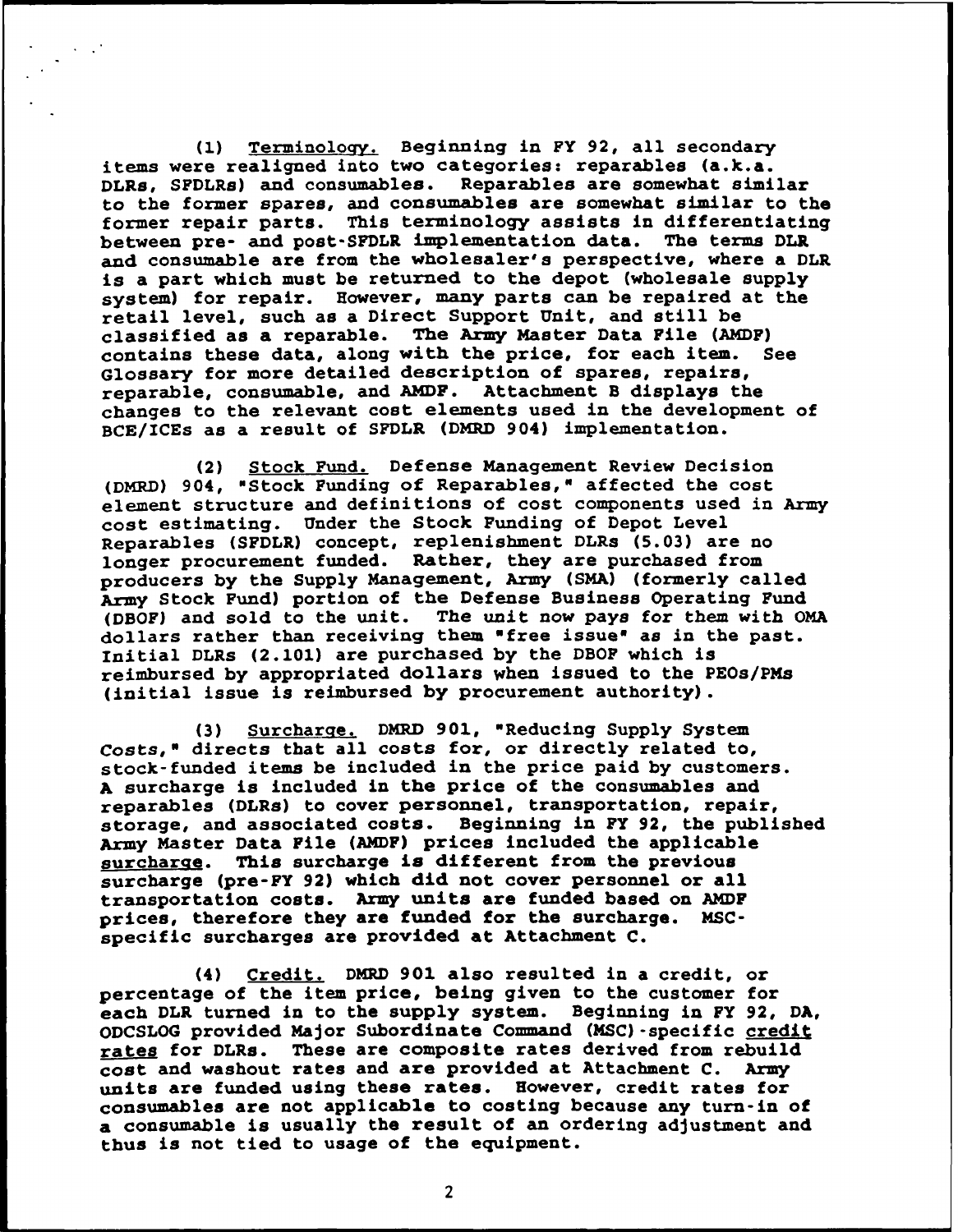#### 5. Procedures:

a. Cost estimating for Consumables and DLRs involve three steps: establishing item price, making adjustments to the price (i.e. surcharges and credits), and developing operating costs for the item. The following methodol.ogy assumes that an AMDF price is available. See paragraph **5.d** when AMDF prices are not available, then follow the methodology below.

b. The application of surcharges and credits affects the cost estimate of initial DLR, initial consumables, replenishment DLR, replenishment consumables, and war reserves. Below are the corresponding cost elements shown in Appendix E of the USACEAC Cost Analysis Manual along with a description of how to do the cost estimate for each. For the formulas below, MSC **=** MSC specific credit rate,  $Q =$  Quantity, and  $P =$  AMDF or AMDF-equivalent price.

(1) Initial DLR (Procurement 2.101): DLRs are costed using the most recently published AMDF price (standard price), which includes a surcharge, and is adjusted for inflation. If the DLR is a new item, the manufacturer's production price is used. Credits should not be considered when costing initial DLRs since they are purchased by the Program Manager and issued free with the end item. When the initial DLR becomes unserviceable, the credit for its turn-in will be applied to the replenishment<br>DLR. Initial DLRs should be costed using Procurement Initial DLRs should be costed using Procurement Appropriation funding in the year of fielding.

(2) Initial Consumable (Procurement 2.102): Consumables are costed using the most recently published AMDF price (standard price), which includes a surcharge, and is adjusted for inflation. If the consumable is a new item, the manufacturer's production price is used. Credits should not be considered when costing initial consumables since they are purchased by the Program Manager and issued free with the end item. Initial consumables should be costed using Procurement Appropriation funding in the year of fielding.

**(3)** Replenishment DLR (OMA 5.03): DLRs are costed using the most recently published AMDF price (standard price), which includes a surcharge, and is adjusted for inflation. Credits must be considered, since the assumption is that there will be turn-ins of unserviceable DLRs. The MSC-specific credit rate is a percentage specific to each fiscal year.

(a) The equation for costing a specific item is:

#### Cost **a (1** - (MSC/100)) x P

This approximates the item's net cost from the Army wholesaler. Replenishment DLRs should be costed using OMA funding in the year<br>of operation. Therefore, it is important to determine the first Therefore, it is important to determine the first year of "replenishment" after the fielding of a new system.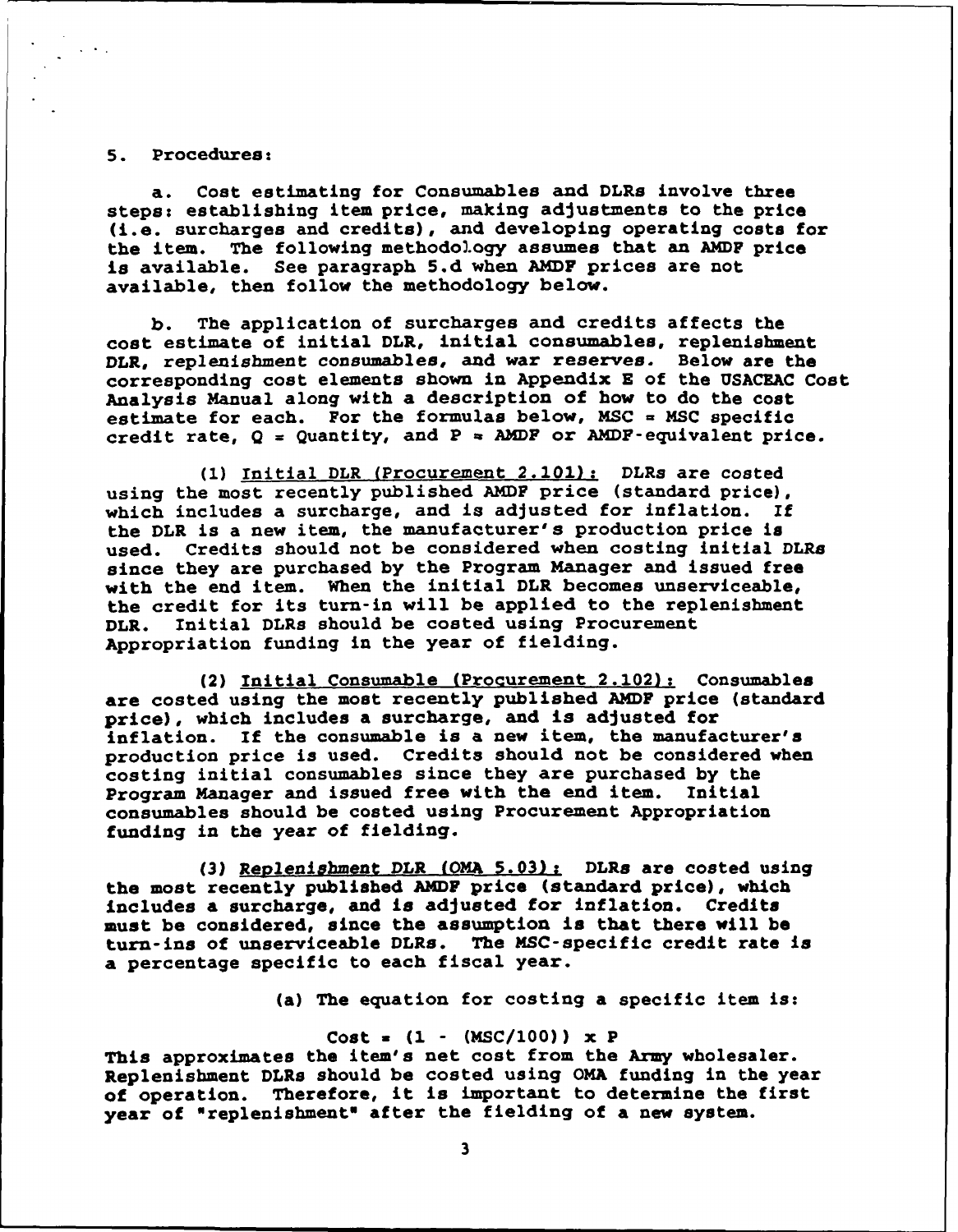**(b)** The ODCSLOG Return Rate must also be considered when estimating Replenishment DLRs. The ODCSLOG Return Rate goal is for 90% of all DLRs to return to the system. The 10% of DLRs that do not make it back to the system must be fully costed (10% of projected total demand times the AMDF price) since the commodity manager will have to purchase replacements from the manufacturer. The remaining 90% of the projected total demand should be costed using the MSC-specific credit rate. The equation for costing the total demand *is:*

Cost =  $(.10 \times Q \times P)$  + $(.90 \times Q \times P[1-(MSC/100)]$ .

(4) Replenishment Consumable (OMA 5.04): Consumables are costed using the most recently published AMDF price (standard price), which includes a surcharge, and is adjusted for inflation. Credits need not be considered for costing purposes since the assumption is made that there will be no turn-in of consumables; units will consume what they order. Replenishment Consumables should be costed using OMA funding in the year of operation. Therefore, it is important to determine the first year of "replenishment" after the fielding of a new system.

(5) War Reserves (DBOF 6.01): War Reserves are costed using the most recently published AMDF price, which includes a surcharge and is adjusted for inflation. Credits need not be considered, since the assumption is no turn-in of war reserves. War Reserves should be costed using DBOF Budget Authority.

c. Operating costs are usually.expressed in terms of dollars per hour or per mile basis multiplied by the system density. Established cost factors may be used as a starting point to estimate operating costs. Operating costs must be spread over the useful life of the system.

d. When AMDF prices are not available, an AMDF-equivalent price must be developed.

**(1)** This can be done by using a Cost Estimating Relationship (CER) to estimate the AMDF-equivalent price. Use of a CER requires review of the relevant historical data. Valid relationships between cost and definable physical attributes or operational characteristics must be set up in order to establish a base price.

(2) Adjustment(s) for the inclusion and exclusion of surcharges and credits must then be made. If data prior to FY 92 or acquisition costs (cost to acquire item from the manufacturer) are used, the appropriate base surcharge must be added regardless of whether the item is a consumable or reparable (DLR).

4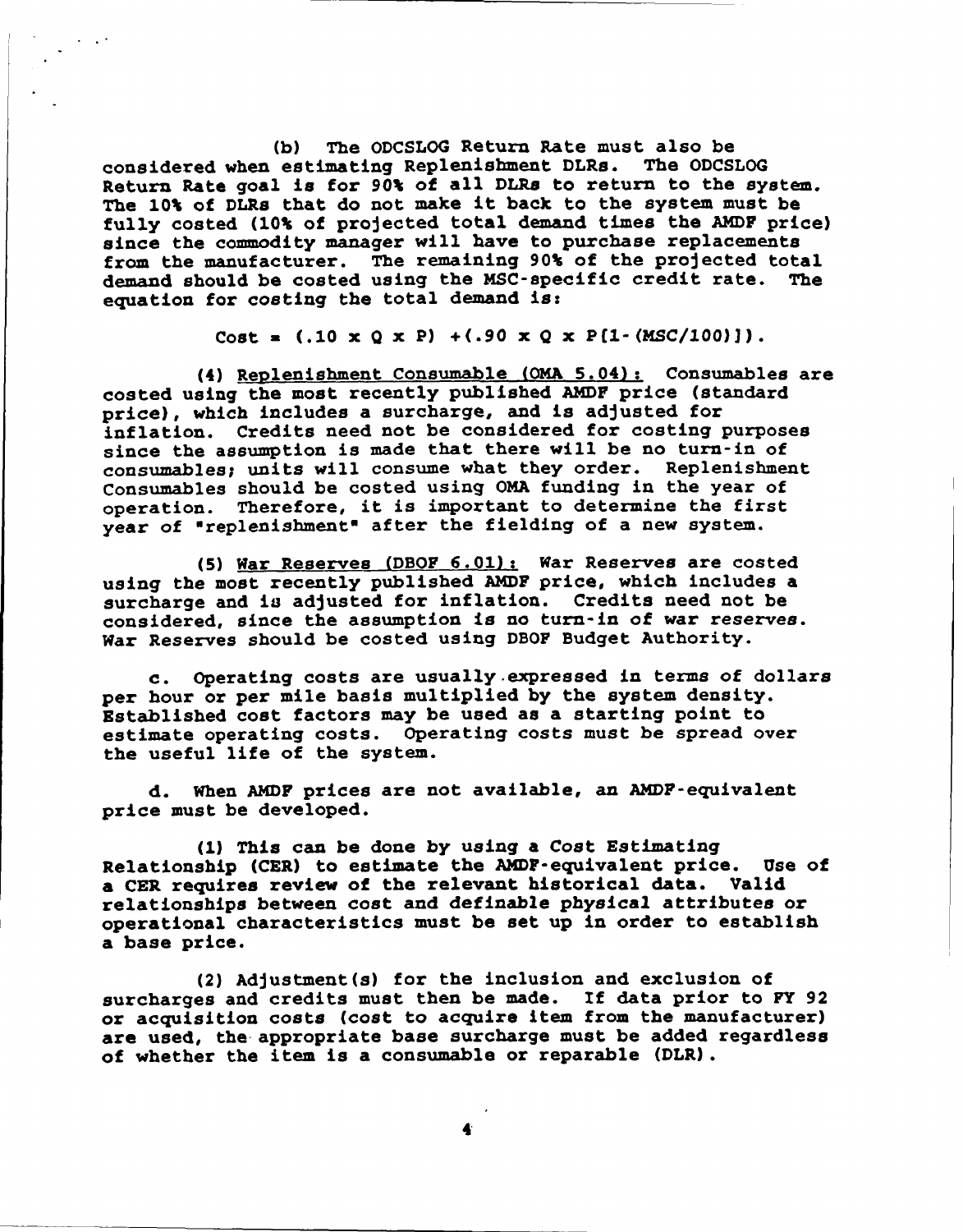(3) If the item is a DLR, a distinction must be made between initial and replenishment DLRs. Only replenishment DLRs need to be adjusted using the MSC-specific credit rates, as described in Paragraph 5a above. Therefore, it is important to determine the first year of "replenishment" after the fielding of a new system.

(4) As a final step, the proper inflation factors must always be applied to develop the AMDF equivalent price. New inflation guidance is distributed annually from OSD.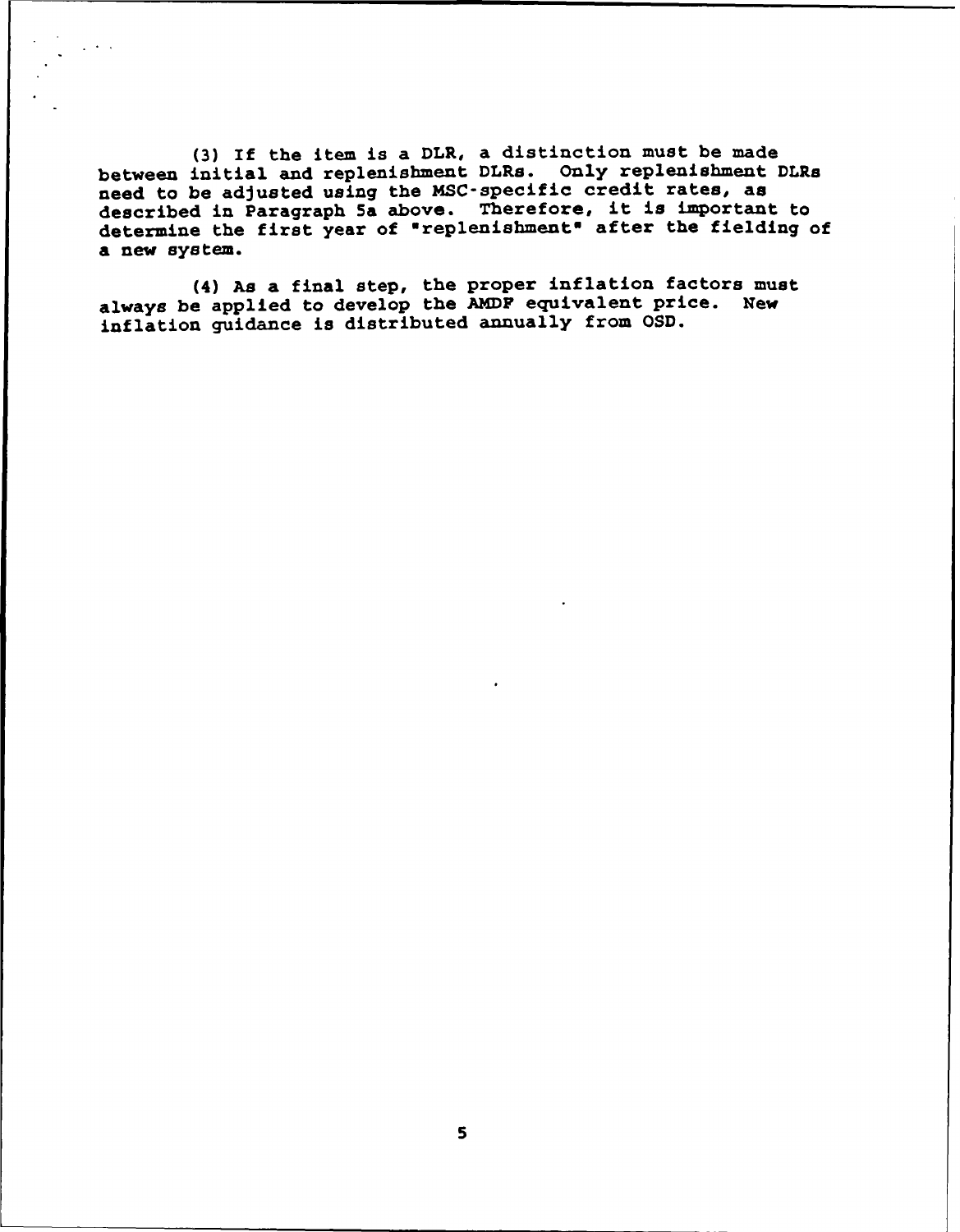#### **ATTACHMXENT A**

#### **GLOSSARY/DEFINITIONS**

o Army Master Data File (AMDF): An automated data system maintained by the Army Materiel Command (AMC) used to record supply management information for the Army. It contains many different fields and codes to describe an item (e.g. unit weight and price, units of measure and issue, supply class and repair codes). A combination of these codes determines the separation<br>of Class IX into consumable and reparable categories. The of Class IX into consumable and reparable categories. Maintenance Repair Code (MRC) and the Automatic Return Item (ARI) code together indicate whether a part is to be repaired when unserviceable, instructions for component return and the lowest level of maintenance authorized to perform the repair (e.g. wholesale level, Depot; or retail level, Direct Support Unit). The Materiel Category (MATCAT) code is used to identify which MSC manages the part.

o AMDF Price: The AMDF is the most recently approved price for an item in the inventory with a unique NSN. The AMDF price will show the latest known representative procurement cost plus authorized surcharges. The AMDF price is set once a year by the Item Manager at the appropriate MSC. AMDF prices are then<br>approved by OSD and HODA and fixed for each fiscal year. The approved by OSD and HQDA and fixed for each fiscal year. only way a price can change during the year is if there is a greater than 20% change in price of an item as documented by a recent procurement. A thorough investigation is then conducted before the price change is entered in the AMDF. AMDF prices are expressed in the current fiscal year dollars.

o Army Stock Fund (ASF): A revolving capital fund designed to finance the supply pipelines between the user and the vendor. It is now called Supply Management, Army **(SMA)** and it is part of the Defense Business Operating Fund (DBOF). The SMA will finance the peacetime operating stock requirements for both consumable and reparable secondary items. It will also fund the wholesale (depot level) and retail (general support level) maintenance requirements for DBOF owned reparable items.

o Class IX Supply Category: This category identifies items which are repair parts. This includes kits, assemblies, and subassemblies, used in the repair of end items. It includes any item, reparable or nonreparable, which is needed to provide maintenance support to any equipment.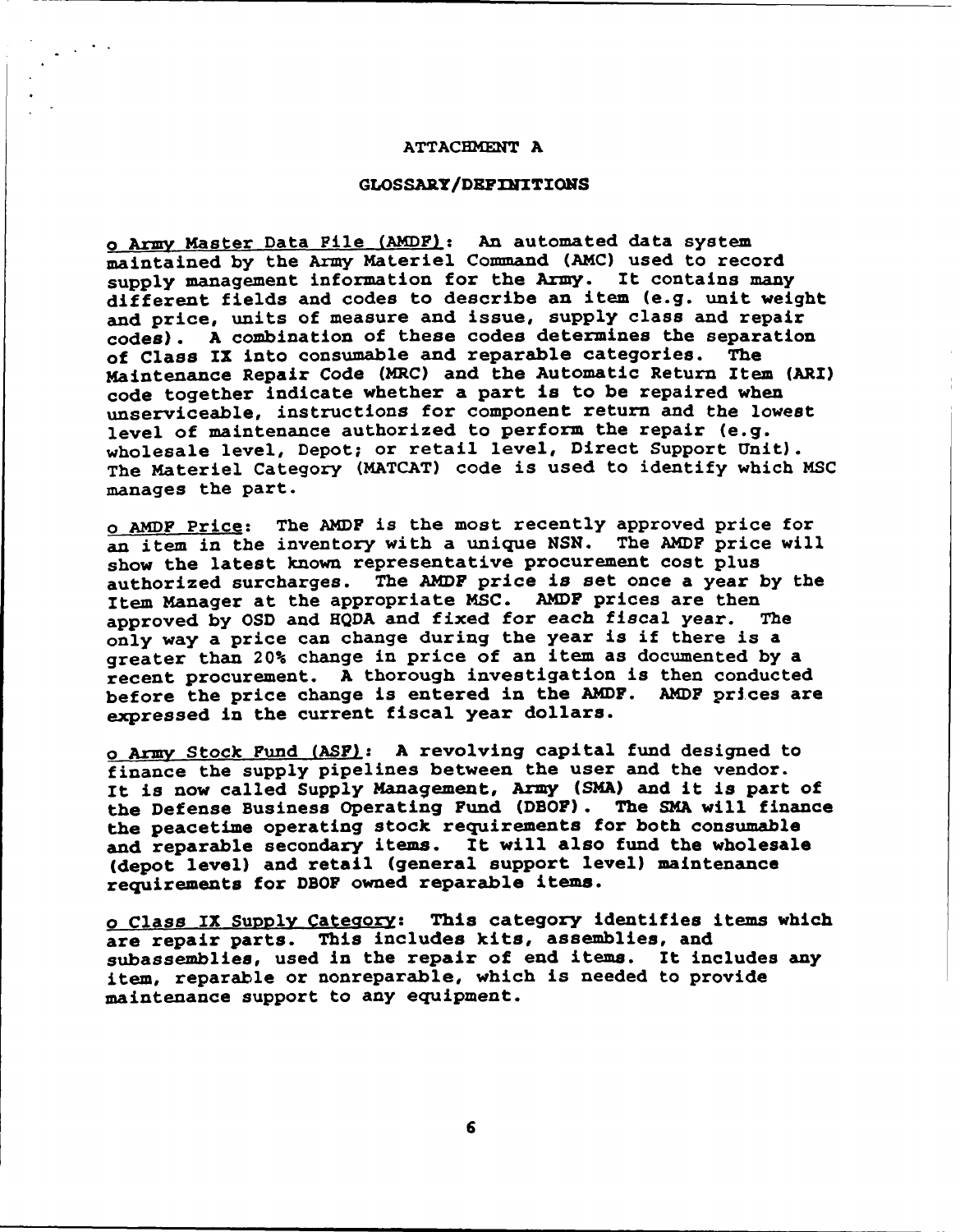o Consumable: Defined by AMDF field attributes. Specifically, consumables are those parts with MRC = 'F', 'H', or 'O' and an ARI not equal to 'C', 'E', 'R', 'S', <u>or</u> MRC equal to 'Z', 'B', 'G', '.' and Blank. (By default, they are parts that are not reparables/DLRs.) Generally, any part, assembly, subassembly or component consumed in the operat:lon, maintenance, and support of a primary system and associated support equipment at the unit level. Typically, a consumable is consumed in use and has no salvage or rebuild value. Excludes critical items stocked at General Support, Direct Support or Unit level.

o Credit: Percentage of the standard price (AMDF price) refunded to the customer for the turn-in of unserviceable reparable items to the depot system for repair. For reparables, it is developed using rebuild cost and washout rates. The reparable credits vary among the different Commodity Commands of the Army Materiel Command.

o Defense Business Operating Fund (DBOF): Revolving Fund established under DMRD 971 in FY 92 with the goal of balancing total revenues with total net operating costs. All existing industrial and stock funded activities were encompassed in DBOF, which operates like a commercial business. It purchases supplies from vendors with stock funds and sells those supplies to customers, and then uses the proceeds from those sales to buy more supplies and pay operating costs.

o DBOF Business Area: An activity financed under DBOF. Criteria for inclusion in the DBOF as a Business Area are: outputs can be identified, costs can be related to outputs, and customers can be identified. There are currently three Army business areas in DBOF, including Supply Management which covers secondary items.

o Depot Level Reparables: Defined by AMDF attributes. Reparables are defined as secondary items with a MRC = 'D', 'L', or field level reparable items with MRC **=** 'F', 'H', or '0', and an ARI code of <sup>'</sup>C', 'E', 'R', or 'S'. Generally, any part, assembly, subassembly or component required on a recurring basis for the repair of major end items of equipment subsequent to fielding. DLR is a secondary item reparable that can be completely repaired only at the depot level or special repair activity (SRA). Includes critical items at General Support, Direct Support or Unit Level. Typically, DLRs are returned to the supply system for repair/rebuild when broken. Prior to **1** Oct 90, DLRs were purchased using Procurement Appropriation, Army Secondary (PAA-2) funds and issued free to Army customers. As of 1 Apr 92, Army customers reimburse the SMA for these items.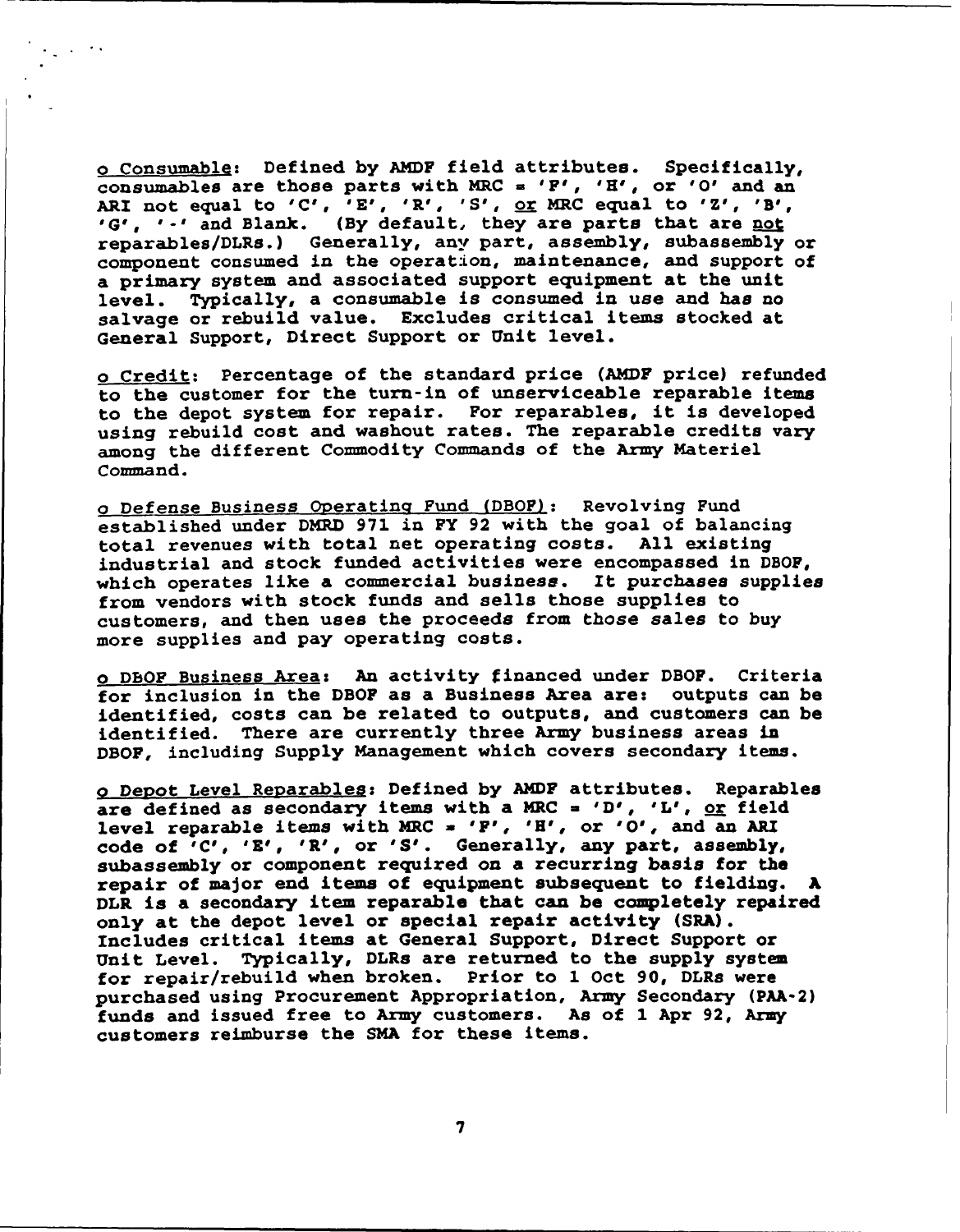o Rebuild Cost: The cost required to restore an item to its previous normal operating condition.

o Return Rate: The rate at which reparable secondary items are sent back to the depot for repair.

o Repairs/Repair Parts: Parts definition based on AMDF attributes. kn obsolete term that can be very loosely tied to the current "consumable" term. Units purchased these items, but received no credit for turn-in. Typically, these parts were consumed in usage.

o Reparable: Defined by AMDF attributes. Any part, assembly, subassembly or component required for installation in the maintenance or repair of an end item, subassembly or component, subsequent to fielding, at a depot or special repair activity (SRA). Includes critical items at general support, direct support or unit level maintenance levels.

o Revolving Fund: A working capital fund whose basic structure serves two purposes: first, to capitalize the costs of producing goods or providing services, and second, to buy and hold inventories until the customer or user pays for them. Market demand sets the level of operation. However, over the long run, revolving funds must break even. This causes prices, as well as the corresponding surcharges, to fluctuate from year to year.

o Secondary Item: A reparable or consumable item under the SFDLR Plan that is included in the stock fund account. Secondary items are centrally managed by Army Inventory Control Points (ICP).

o Spares: Parts definition based on AMDF attributes. An obsolete term that can be very loosely tied to the current obsolete term that can be very loosery trea to the current<br>"reparable" term. Units used to receive these items as free issue. Typically, these parts had salvage or rebuild value, but there was no credit for turn-in.

o Stock Funded Depot Level Reparable (SFDLR): Another term for Depot Level Reparable (DLR). (See definition above.)

<sup>o</sup>**Sugppv** Management, Army (SMA): A DBOF business activity (formerly Army Stock Fund) that sells secondary items (consumables and reparables).

o Surcharge: Percentage included in the formula prescribed for computing the standard price for an item to cover estimated transportation costs, inventory maintenance, foreseeable net losses, price stabilization, and other expenses relating to such items, as authorized.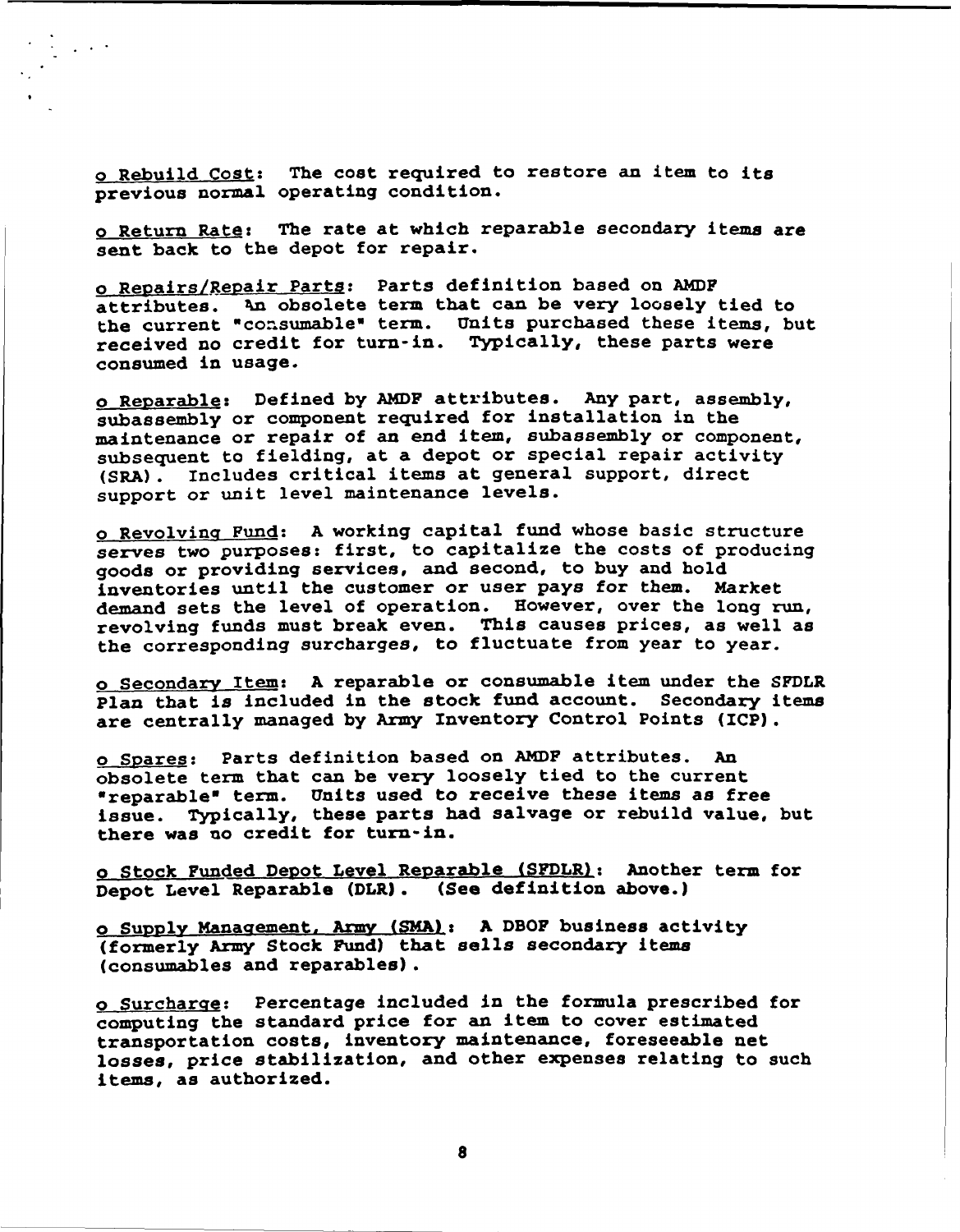o Surcharqe: Percentage included in the formula prescribed for computing the standard price for an item to cover estimated transportation costs, inventory maintenance, foreseeable net losses, price stabilization, and other expenses relating to such items, as authorized.

o Unit Level Maintenance: Unit maintenance is performed at the battalion level and by mobile teams operating from the battalion level that support operational units. Unit level maintenance operations normally include preventive maintenance checks and service inspections, lubrication, cleaning, preserving, tightening, replacing, minor adjustments, diagnosing, fault isolating, replacing unserviceable consumable parts authorized by the Source, Maintenance, and Recoverability (SMR) code, and verifying faults and levels of repair.

o War Reserve: Stocks that are routinely maintained at levels necessary to support wartime operations. War Reserve stocks will be funded through a separate congressional appropriation to DBOF.

o Washout Rate: The engineering estimate based on historical data of the percentage of parts that, after failure, will be determined to be beyond economical repair.

o Wholesale Pipeline: The processing and moving of both serviceable and unserviceable secondary items (DLR) through the supply system. This includes transportation and transaction costs, as well as the cost of the item. Since these costs are reflected in the surcharge to the standard AMDF price, it is no longer necessary to separately cost the wholesale pipeline in weapon system cost estimates. The wholesale pipeline for both DLRs and consumables for a weapon system is initially purchased by the SMA business area of DBOF. It is no longer purchased with appropriated dollars. During the life of the system, the SMA sells parts to units, repairs DLRs and buys new parts from suppliers, always maintaining a "pipeline" of parts in stock or on order. At the end of system life, that pipeline will be sold and not replaced. Since customers now purchase DLRs until disposal of the system, replenishment DLR costs should be shown for all years since the cost of doing business (i.e. maintaining the wholesale pipeline) is funded by the surcharge to the standard price.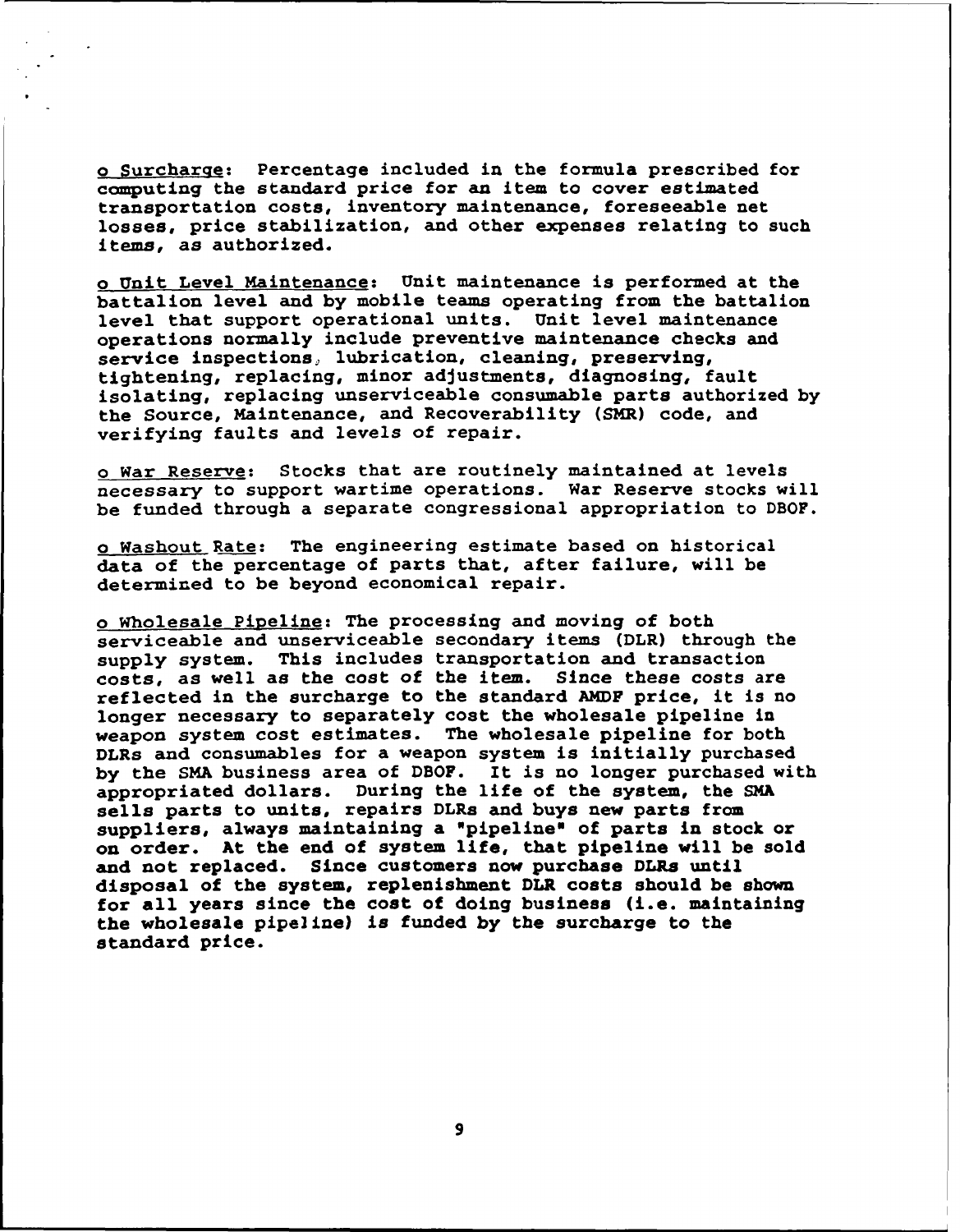### ATTACHMENT B

## **DMRD 904 IMPACT ON COST ELEMENT STRUCTURE**

| OLD COST ELEMENT                                                                                   | NEW COST ELEMENT                                                                                                                      |
|----------------------------------------------------------------------------------------------------|---------------------------------------------------------------------------------------------------------------------------------------|
| 2.0 Production<br>2.07<br>Initial Spares-                                                          | 2.0<br>Procurement Funded<br>Elements*<br>2.10 Fielding<br>2.101 Initial DLRs (Spares)<br>2.102 Initial Consumables<br>(Repair Parts) |
| 4.0 Fielding<br>4.04 Initial Repair Parts'                                                         |                                                                                                                                       |
| 5.0 Sustainment                                                                                    | 5.0 Operations and<br>Maintenance (OMA)<br><b>Funded Elements</b>                                                                     |
| 5.011 Replenishment Repair.<br>Parts                                                               | 5.03 Replenishment DLRs**                                                                                                             |
| 5.012 Replenishment Spares<br>5.013 War Reserve Repair-<br>Parts***<br>5.014 War Reserve Spares*** | \$5.04 Replenishment Consumables                                                                                                      |
|                                                                                                    | $6.0$ DBOF***<br><b>46.01 Class IX War Reserve</b>                                                                                    |

NOTE:

**\*** Initial Spares & Repair Parts no longer include wholesale pipeline costs.

**\*\*** Replenishment DLR (Spares) changed from Procurement to OMA funding.

\*\*\* DBOF/ASF will buy War Reserve Consumables and DLRs.

**10**